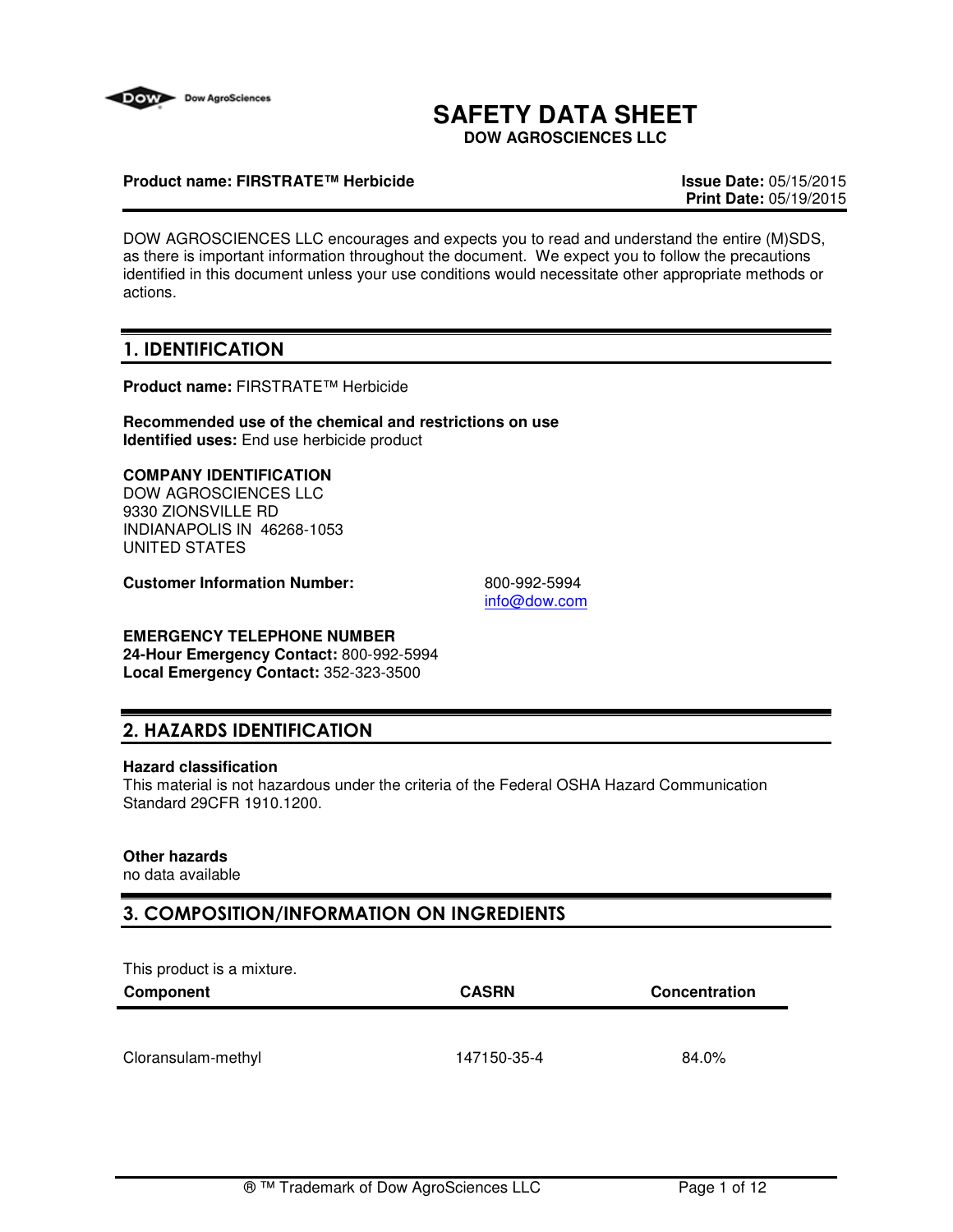| Starch                               | 9005-25-8     | $\ge$ 2.5 - $\lt$ 3.4 %   |
|--------------------------------------|---------------|---------------------------|
| Dichloromethane (methylene chloride) | 75-09-2       | $0.4\%$                   |
| Balance                              | Not available | $\ge$ 12.2 - $\le$ 13.1 % |

# 4. FIRST AID MEASURES

#### **Description of first aid measures**

**General advice:** First Aid responders should pay attention to self-protection and use the recommended protective clothing (chemical resistant gloves, splash protection). If potential for exposure exists refer to Section 8 for specific personal protective equipment.

**Inhalation:** Move person to fresh air. If person is not breathing, call an emergency responder or ambulance, then give artificial respiration; if by mouth to mouth use rescuer protection (pocket mask etc). Call a poison control center or doctor for treatment advice.

**Skin contact:** Take off contaminated clothing. Rinse skin immediately with plenty of water for 15-20 minutes. Call a poison control center or doctor for treatment advice. Suitable emergency safety shower facility should be available in work area.

**Eye contact:** Hold eyes open and rinse slowly and gently with water for 15-20 minutes. Remove contact lenses, if present, after the first 5 minutes, then continue rinsing eyes. Call a poison control center or doctor for treatment advice. Suitable emergency eye wash facility should be available in work area.

**Ingestion:** Call a poison control center or doctor immediately for treatment advice. Have person sip a glass of water if able to swallow. Do not induce vomiting unless told to do so by the poison control center or doctor. Never give anything by mouth to an unconscious person.

**Most important symptoms and effects, both acute and delayed:** Aside from the information found under Description of first aid measures (above) and Indication of immediate medical attention and special treatment needed (below), any additional important symptoms and effects are described in Section 11: Toxicology Information.

#### **Indication of any immediate medical attention and special treatment needed**

**Notes to physician:** No specific antidote. Treatment of exposure should be directed at the control of symptoms and the clinical condition of the patient. Have the Safety Data Sheet, and if available, the product container or label with you when calling a poison control center or doctor, or going for treatment.

## 5. FIREFIGHTING MEASURES

**Suitable extinguishing media:** Water. Dry chemical fire extinguishers. Carbon dioxide fire extinguishers.

**Unsuitable extinguishing media:** no data available

#### **Special hazards arising from the substance or mixture**

**Hazardous combustion products:** During a fire, smoke may contain the original material in addition to combustion products of varying composition which may be toxic and/or irritating. Combustion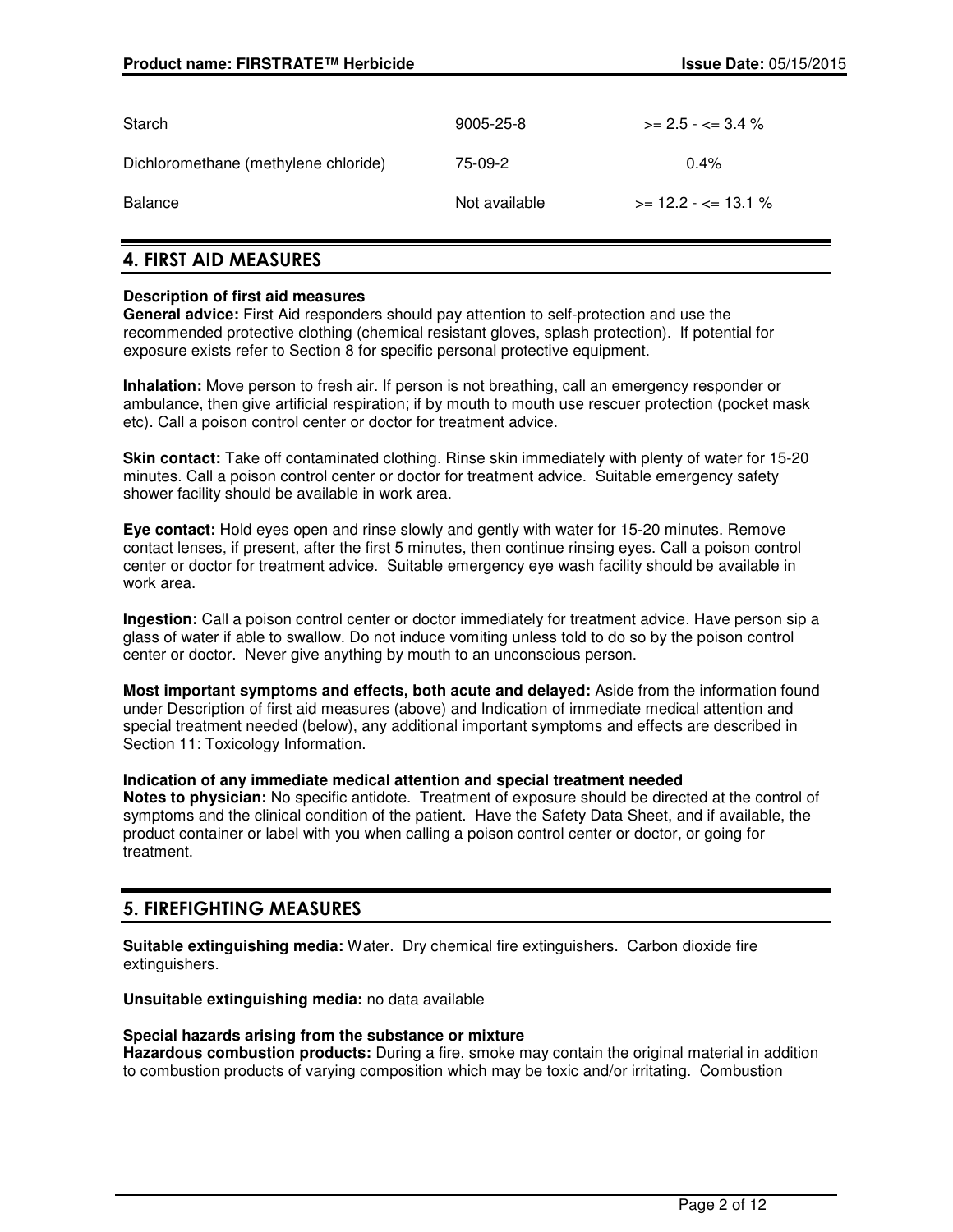products may include and are not limited to: Sulfur oxides. Nitrogen oxides. Hydrogen fluoride. Hydrogen chloride. Carbon monoxide. Carbon dioxide.

**Unusual Fire and Explosion Hazards:** Container may rupture from gas generation in a fire situation.

#### **Advice for firefighters**

**Fire Fighting Procedures:** Keep people away. Isolate fire and deny unnecessary entry. Consider feasibility of a controlled burn to minimize environment damage. Foam fire extinguishing system is preferred because uncontrolled water can spread possible contamination. Soak thoroughly with water to cool and prevent re-ignition. Use water spray to cool fire exposed containers and fire affected zone until fire is out and danger of reignition has passed. Fight fire from protected location or safe distance. Consider the use of unmanned hose holders or monitor nozzles. Immediately withdraw all personnel from the area in case of rising sound from venting safety device or discoloration of the container. Move container from fire area if this is possible without hazard. Contain fire water run-off if possible. Fire water run-off, if not contained, may cause environmental damage. Review the "Accidental Release Measures" and the "Ecological Information" sections of this (M)SDS.

**Special protective equipment for firefighters:** Wear positive-pressure self-contained breathing apparatus (SCBA) and protective fire fighting clothing (includes fire fighting helmet, coat, trousers, boots, and gloves). If protective equipment is not available or not used, fight fire from a protected location or safe distance.

# 6. ACCIDENTAL RELEASE MEASURES

**Personal precautions, protective equipment and emergency procedures:** Isolate area. Keep unnecessary and unprotected personnel from entering the area. Refer to section 7, Handling, for additional precautionary measures. Spilled material may cause a slipping hazard. Use appropriate safety equipment. For additional information, refer to Section 8, Exposure Controls and Personal Protection.

**Environmental precautions:** Prevent from entering into soil, ditches, sewers, waterways and/or groundwater. See Section 12, Ecological Information.

**Methods and materials for containment and cleaning up:** Contain spilled material if possible. Small spills: Sweep up. Collect in suitable and properly labeled containers. Large spills: Contact Dow AgroSciences for clean-up assistance. See Section 13, Disposal Considerations, for additional information.

# 7. HANDLING AND STORAGE

**Precautions for safe handling:** Keep out of reach of children. Do not swallow. Avoid breathing dust or mist. Avoid contact with eyes, skin, and clothing. Wash thoroughly after handling. Use with adequate ventilation. See Section 8, EXPOSURE CONTROLS AND PERSONAL PROTECTION.

**Conditions for safe storage:** Store in a dry place. Store in original container. Do not store near food, foodstuffs, drugs or potable water supplies.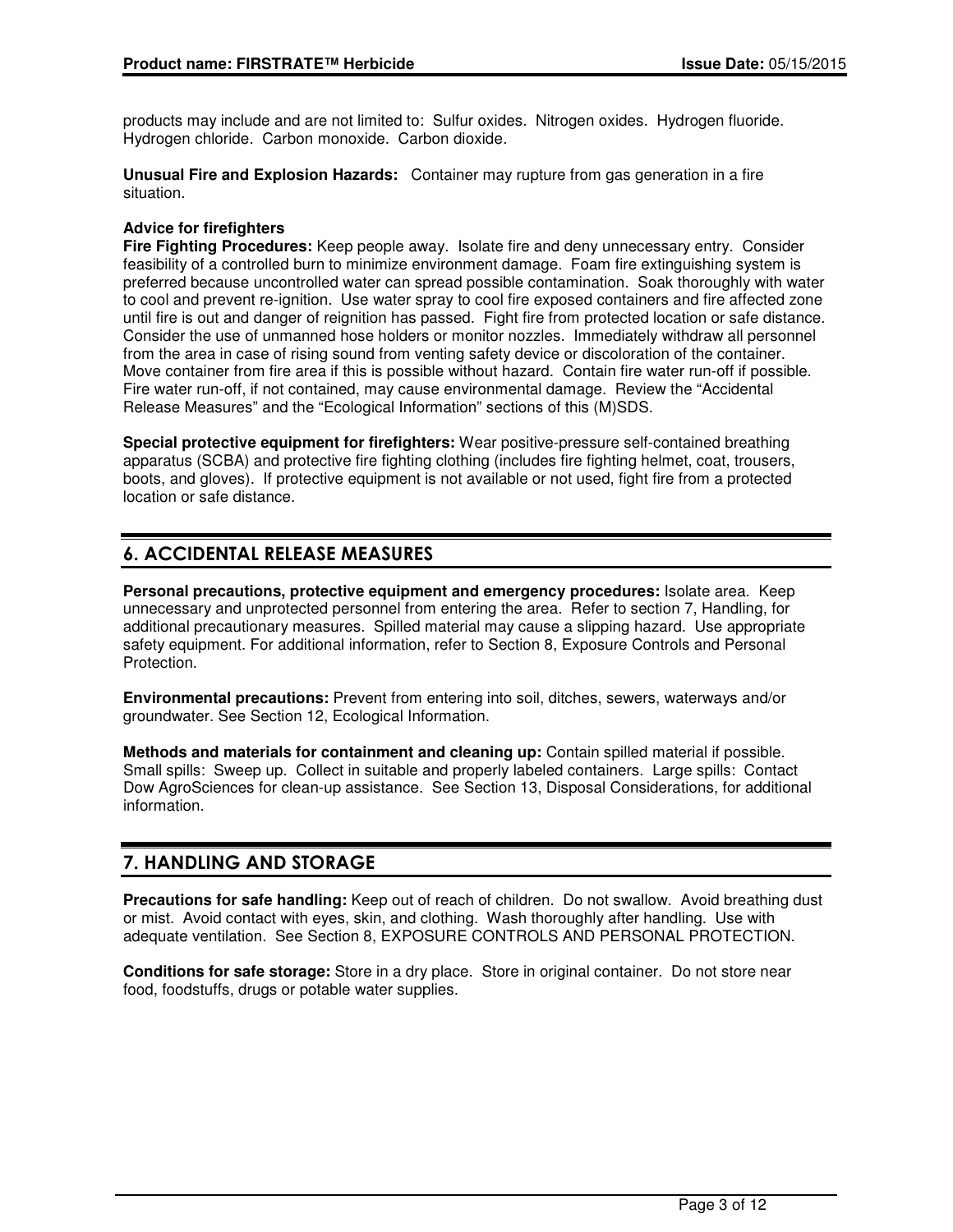### 8. EXPOSURE CONTROLS/PERSONAL PROTECTION

#### **Control parameters**

Exposure limits are listed below, if they exist.

| Component                               | Regulation       | <b>Type of listing</b> | <b>Value/Notation</b> |
|-----------------------------------------|------------------|------------------------|-----------------------|
| Cloransulam-methyl                      | Dow IHG          | TWA                    | $3$ mg/m $3$          |
| Starch                                  | <b>ACGIH</b>     | TWA                    | 10 mg/m $3$           |
|                                         | OSHA Z-1         | <b>TWA total dust</b>  | $15 \text{ mg/m}$     |
|                                         | OSHA Z-1         | <b>TWA</b> respirable  | $5 \text{ mg/m}$ 3    |
|                                         |                  | fraction               |                       |
|                                         | OSHA P0          | <b>TWA Total</b>       | $15 \text{ mg/m}$     |
|                                         | OSHA P0          | <b>TWA Respirable</b>  | $5 \text{ mg/m}$ 3    |
|                                         |                  | fraction               |                       |
| Dichloromethane (methylene<br>chloride) | <b>ACGIH</b>     | TWA                    | 50 ppm                |
|                                         | <b>ACGIH</b>     | TWA                    | BEI                   |
|                                         | OSHA Z-2         |                        |                       |
|                                         | <b>OSHA CARC</b> | <b>PEL</b>             | 25 ppm                |
|                                         | <b>OSHA CARC</b> | <b>STEL</b>            | $125$ ppm             |
|                                         | OSHA Z-1         |                        |                       |

RECOMMENDATIONS IN THIS SECTION ARE FOR MANUFACTURING, COMMERCIAL BLENDING AND PACKAGING WORKERS. APPLICATORS AND HANDLERS SHOULD SEE THE PRODUCT LABEL FOR PROPER PERSONAL PROTECTIVE EQUIPMENT AND CLOTHING.

#### **Exposure controls**

**Engineering controls:** Use local exhaust ventilation, or other engineering controls to maintain airborne levels below exposure limit requirements or guidelines. If there are no applicable exposure limit requirements or guidelines, general ventilation should be sufficient for most operations. Local exhaust ventilation may be necessary for some operations.

#### **Individual protection measures**

**Eye/face protection:** Use safety glasses (with side shields). **Skin protection**

> **Hand protection:** Use gloves chemically resistant to this material. Examples of preferred glove barrier materials include: Polyvinyl chloride ("PVC" or "vinyl"). Neoprene. Nitrile/butadiene rubber ("nitrile" or "NBR"). NOTICE: The selection of a specific glove for a particular application and duration of use in a workplace should also take into account all relevant workplace factors such as, but not limited to: Other chemicals which may be handled, physical requirements (cut/puncture protection, dexterity, thermal protection), potential body reactions to glove materials, as well as the instructions/specifications provided by the glove supplier.

**Other protection:** Use protective clothing chemically resistant to this material. Selection of specific items such as face shield, boots, apron, or full body suit will depend on the task.

**Respiratory protection:** Respiratory protection should be worn when there is a potential to exceed the exposure limit requirements or guidelines. If there are no applicable exposure limit requirements or guidelines, wear respiratory protection when adverse effects, such as respiratory irritation or discomfort have been experienced, or where indicated by your risk assessment process. For most conditions, no respiratory protection should be needed; however, in dusty atmospheres, use an approved particulate respirator.

The following should be effective types of air-purifying respirators: Particulate filter.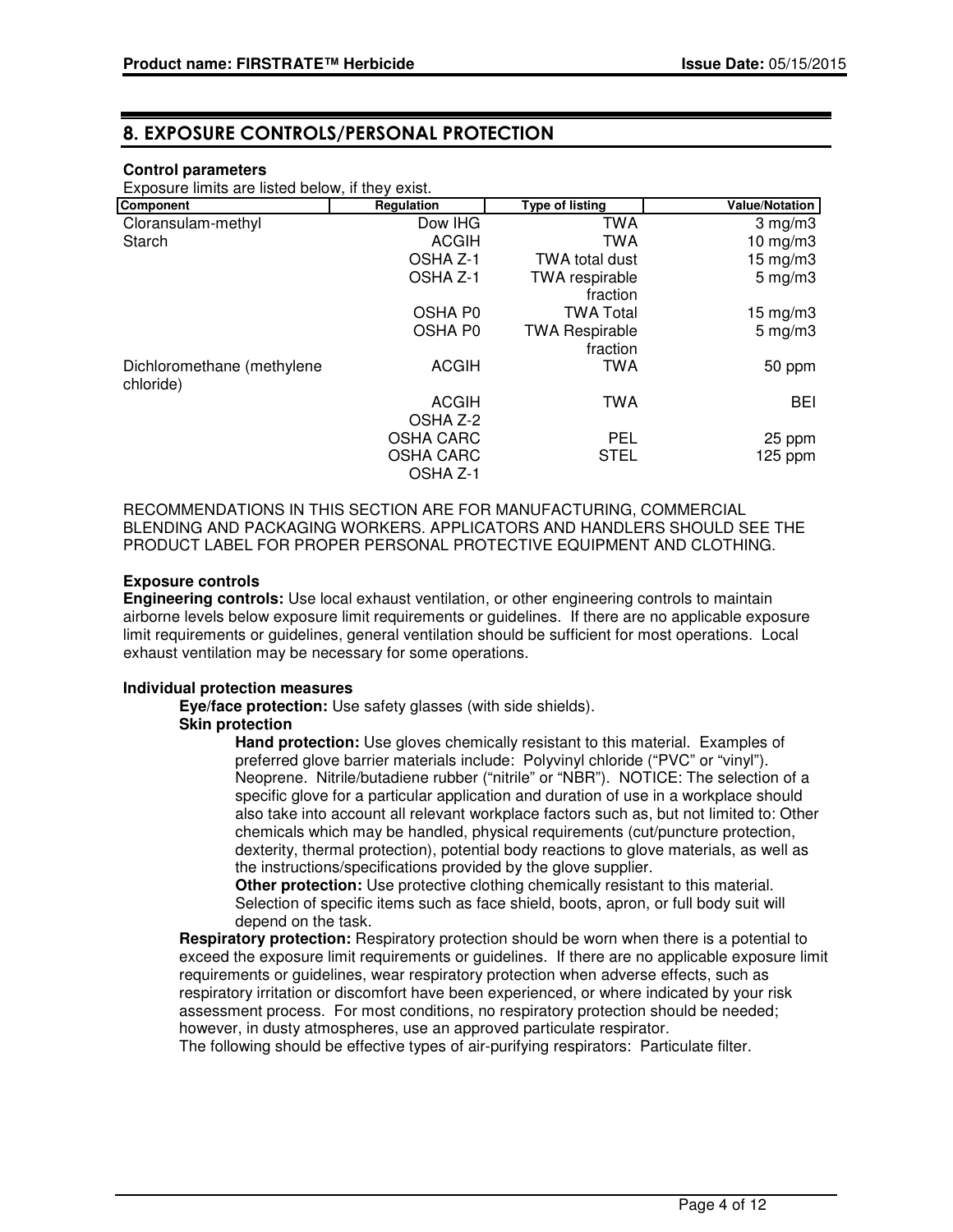# 9. PHYSICAL AND CHEMICAL PROPERTIES

| <b>Physical state</b>                           | Granules.                                       |
|-------------------------------------------------|-------------------------------------------------|
| Color                                           | <b>Brown</b>                                    |
| Odor                                            | Sweet                                           |
| <b>Odor Threshold</b>                           | No test data available                          |
| pH                                              | 7.05 10.0% pH Electrode                         |
| Melting point/range                             | No test data available                          |
| <b>Freezing point</b>                           | Not applicable                                  |
| Boiling point (760 mmHg)                        | Not applicable                                  |
| <b>Flash point</b>                              | closed cup Not applicable                       |
| <b>Evaporation Rate (Butyl Acetate</b><br>$= 1$ | Not applicable                                  |
| Flammability (solid, gas)                       | no data available                               |
| <b>Lower explosion limit</b>                    | Not applicable                                  |
| <b>Upper explosion limit</b>                    | Not applicable                                  |
| <b>Vapor Pressure</b>                           | Not applicable                                  |
| Relative Vapor Density (air $= 1$ )             | Not applicable                                  |
| Relative Density (water $= 1$ )                 | No test data available                          |
| <b>Water solubility</b>                         | No test data available                          |
| Partition coefficient: n-<br>octanol/water      | no data available                               |
| <b>Auto-ignition temperature</b>                | Not applicable                                  |
| <b>Decomposition temperature</b>                | No test data available                          |
| <b>Dynamic Viscosity</b>                        | No test data available                          |
| <b>Kinematic Viscosity</b>                      | no data available                               |
| <b>Explosive properties</b>                     | no data available                               |
| <b>Oxidizing properties</b>                     | no data available                               |
| <b>Bulk density</b>                             | 0.549 g/cm3 Loose Volumetric (Room Temperature) |
| Molecular weight                                | no data available                               |

NOTE: The physical data presented above are typical values and should not be construed as a specification.

# 10. STABILITY AND REACTIVITY

**Reactivity:** No dangerous reaction known under conditions of normal use.

**Chemical stability:** Thermally stable at typical use temperatures.

**Possibility of hazardous reactions:** Polymerization will not occur.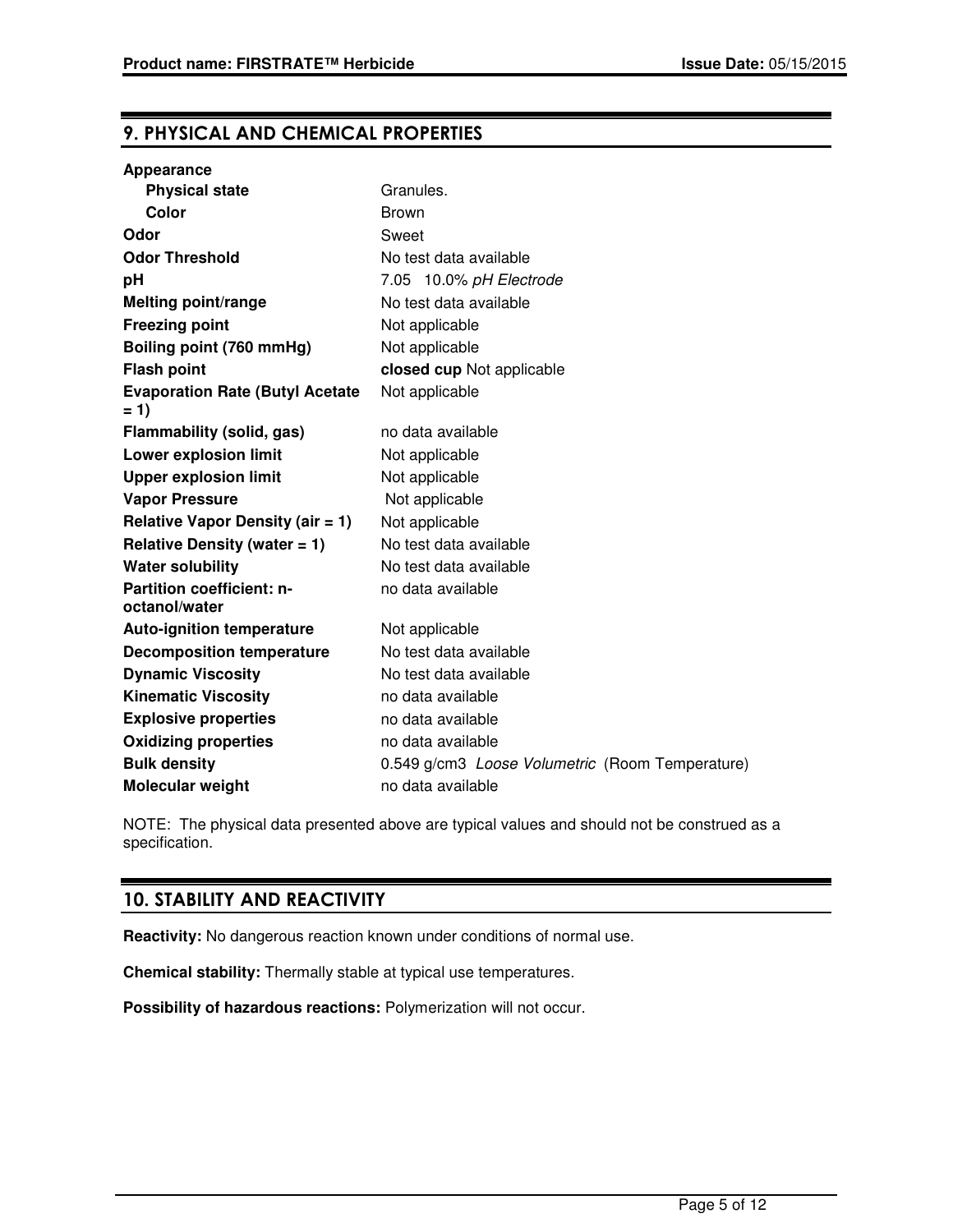**Conditions to avoid:** Product decomposes above melting temperature. Generation of gas during decomposition can cause pressure in closed systems. Avoid direct sunlight.

**Incompatible materials:** Avoid contact with: Oxidizers.

**Hazardous decomposition products:** Decomposition products depend upon temperature, air supply and the presence of other materials. Decomposition products can include and are not limited to: Carbon monoxide. Carbon dioxide. Hydrogen chloride. Hydrogen fluoride. Nitrogen oxides. Sulfur oxides. Toxic gases are released during decomposition.

# 11. TOXICOLOGICAL INFORMATION

Toxicological information appears in this section when such data is available.

#### **Acute toxicity**

#### **Acute oral toxicity**

Very low toxicity if swallowed. Small amounts swallowed incidentally as a result of normal handling operations are not likely to cause injury; however, swallowing larger amounts may cause injury.

As product: LD50, Rat, male and female, > 5,000 mg/kg No deaths occurred at this concentration.

#### **Acute dermal toxicity**

Prolonged skin contact is unlikely to result in absorption of harmful amounts.

As product: LD50, Rabbit, > 2,000 mg/kg No deaths occurred at this concentration.

#### **Acute inhalation toxicity**

No adverse effects are anticipated from single exposure to dust. Vapors are unlikely due to physical properties.

As product: The LC50 has not been determined.

For the active ingredient(s): Maximum attainable concentration. LC50, Rat, 4 Hour, dust/mist, > 3.77 mg/l No deaths occurred following exposure to a saturated atmosphere.

#### **Skin corrosion/irritation**

Brief contact may cause slight skin irritation with local redness.

#### **Serious eye damage/eye irritation**

May cause slight temporary eye irritation. Corneal injury is unlikely.

#### **Sensitization**

Did not cause allergic skin reactions when tested in guinea pigs.

For respiratory sensitization: No relevant data found.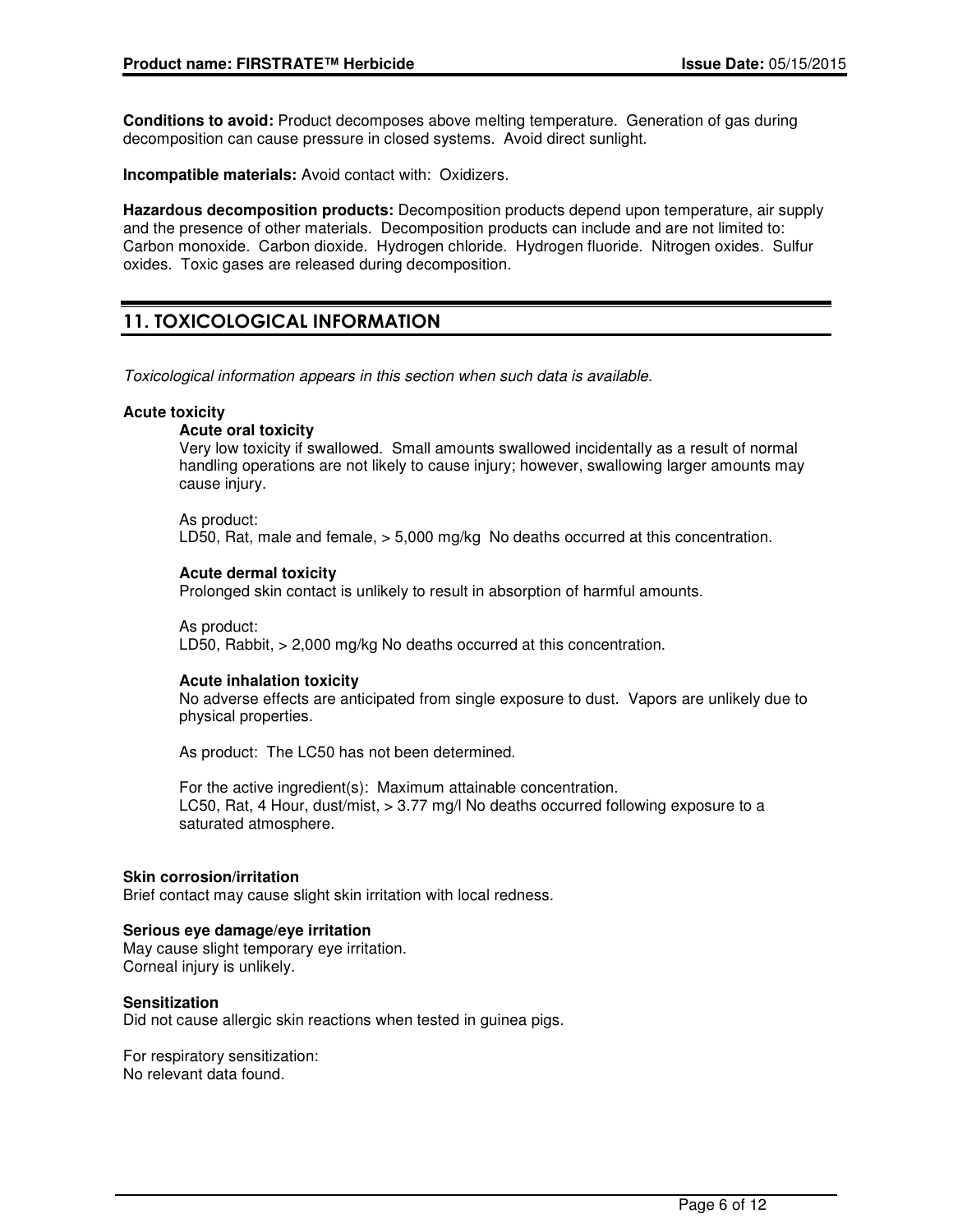### **Specific Target Organ Systemic Toxicity (Single Exposure)**

Evaluation of available data suggests that this material is not an STOT-SE toxicant.

#### **Specific Target Organ Systemic Toxicity (Repeated Exposure)**

Repeated exposure did not produce systemic toxicity when applied to the skin of rabbits.

For the active ingredient(s): In animals, effects have been reported on the following organs: Kidney. Liver. Testes. Thyroid.

#### **Carcinogenicity**

Active ingredient did not cause cancer in laboratory animals.

#### **Teratogenicity**

For the active ingredient(s): Did not cause birth defects or other effects in the fetus even at doses which caused toxic effects in the mother.

#### **Reproductive toxicity**

In animal studies, active ingredient did not interfere with reproduction.

#### **Mutagenicity**

For the active ingredient(s): In vitro genetic toxicity studies were negative. Animal genetic toxicity studies were negative.

#### **Aspiration Hazard**

Based on physical properties, not likely to be an aspiration hazard.

| Carcinogenicity                         |                                  |                                                                                                                |
|-----------------------------------------|----------------------------------|----------------------------------------------------------------------------------------------------------------|
| Component                               | List                             | <b>Classification</b>                                                                                          |
| Dichloromethane (methylene<br>chloride) | <b>IARC</b>                      | Group 2A: Probably carcinogenic to<br>humans                                                                   |
|                                         | US NTP                           | Reasonably anticipated to be a human<br>carcinogen                                                             |
|                                         | <b>OSHA CARC</b><br><b>ACGIH</b> | OSHA specifically regulated carcinogen<br>A3: Confirmed animal carcinogen with<br>unknown relevance to humans. |

## 12. ECOLOGICAL INFORMATION

Ecotoxicological information appears in this section when such data is available.

#### **Toxicity**

#### **Acute toxicity to fish**

LC50, Oncorhynchus mykiss (rainbow trout), semi-static test, 96 Hour, > 45.8 mg/l, OECD Test Guideline 203

Material is very highly toxic to aquatic organisms on an acute basis (LC50/EC50 <0.1 mg/L in the most sensitive species).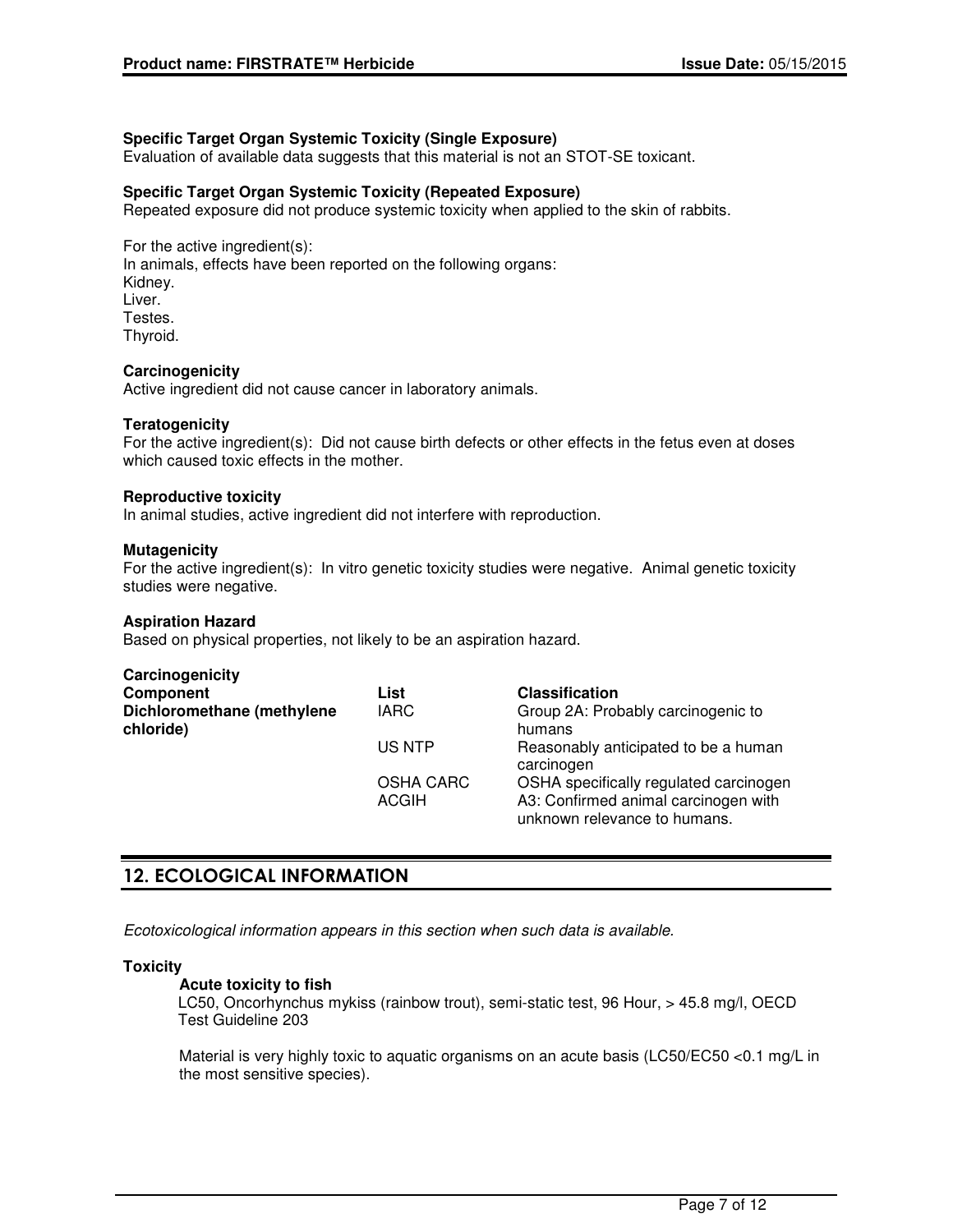#### **Acute toxicity to algae/aquatic plants**

ErC50, Pseudokirchneriella subcapitata (green algae), 72 Hour, > 0.0066 mg/l, OECD Test Guideline 201 or Equivalent

#### **Toxicity to Above Ground Organisms**

Material is practically non-toxic to birds on an acute basis (LD50 > 2000 mg/kg).

oral LD50, Colinus virginianus (Bobwhite quail), > 2662mg/kg bodyweight.

oral LD50, Apis mellifera (bees), 48 Hour, > 221µg/bee

contact LD50, Apis mellifera (bees), 48 Hour, > 200µg/bee

#### **Toxicity to soil-dwelling organisms**

LC50, Eisenia fetida (earthworms), mortality, > 2,000 mg/kg

#### **Persistence and degradability**

#### **Cloransulam-methyl**

**Biodegradability:** Surface photodegradation is expected with exposure to sunlight. Material is not readily biodegradable according to OECD/EEC guidelines. Biodegradation rate may increase in soil and/or water with acclimation.

**Stability in Water (1/2-life)** Hydrolysis, half-life, 335.34 d, pH 7, Half-life Temperature 25 °C, Estimated.

#### **Photodegradation**

**Test Type:** Half-life (indirect photolysis) **Sensitizer:** OH radicals **Atmospheric half-life:** 11.86 Hour **Method:** Estimated.

#### **Starch**

**Biodegradability:** Biodegradation may occur under aerobic conditions (in the presence of oxygen).

#### **Dichloromethane (methylene chloride)**

**Biodegradability:** Material is readily biodegradable. Passes OECD test(s) for ready biodegradability. 10-day Window: Pass **Biodegradation:** 68 % **Exposure time:** 28 d **Method:** OECD Test Guideline 301D or Equivalent 10-day Window: Not applicable **Biodegradation:** 66 % **Exposure time:** 50 Hour **Method:** Simulation study

**Theoretical Oxygen Demand:** 0.38 mg/mg

#### **Photodegradation**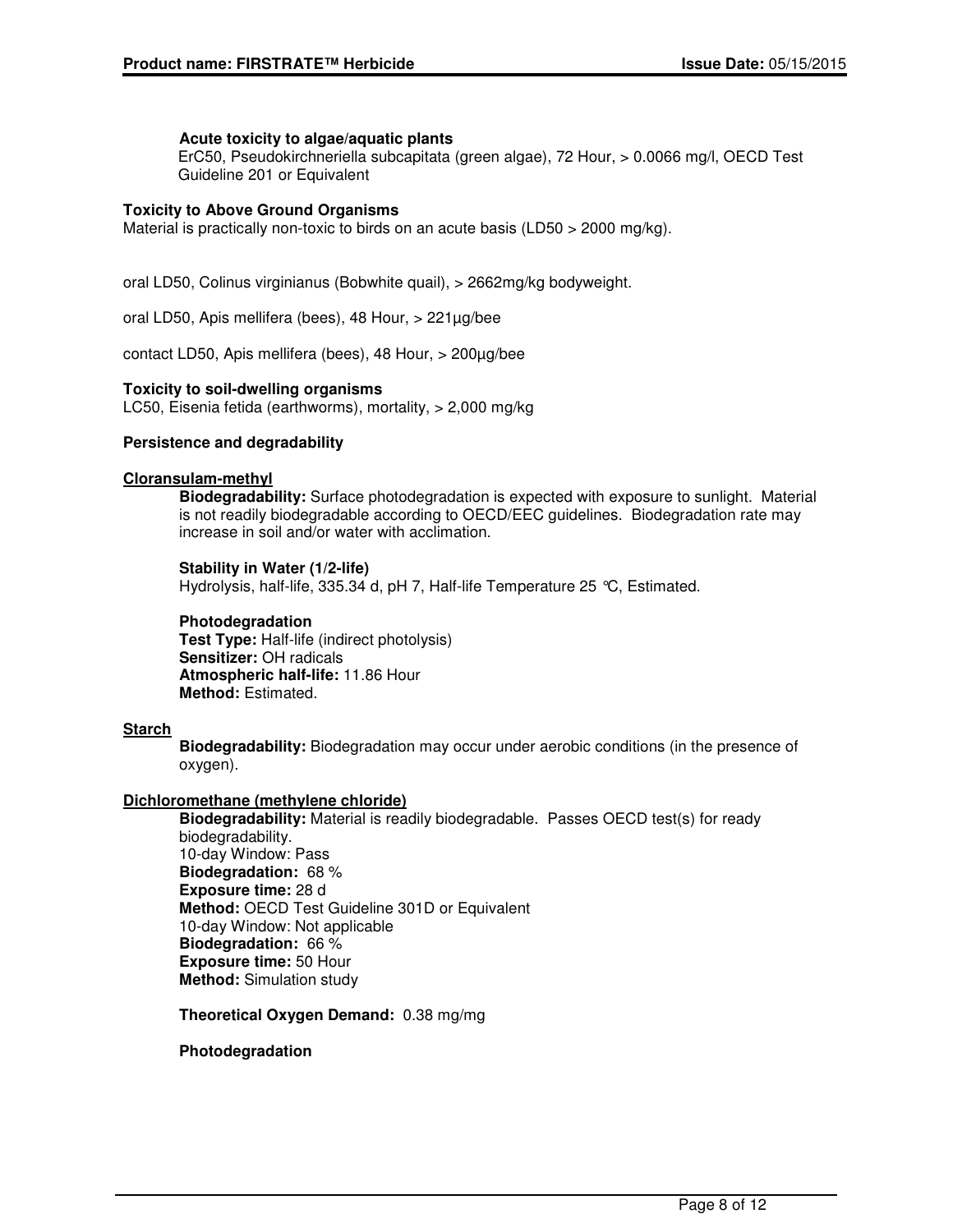**Test Type:** Half-life (indirect photolysis) **Sensitizer:** OH radicals **Atmospheric half-life:** 79 - 110 d **Method:** Estimated.

#### **Balance**

**Biodegradability:** No relevant data found.

#### **Bioaccumulative potential**

#### **Cloransulam-methyl**

**Bioaccumulation:** Bioconcentration potential is low (BCF < 100 or Log Pow < 3). **Partition coefficient: n-octanol/water(log Pow):** 1.12 Measured **Bioconcentration factor (BCF):** 23.97 Estimated.

#### **Starch**

**Bioaccumulation:** No bioconcentration is expected because of the relatively high molecular weight (MW greater than 1000).

#### **Dichloromethane (methylene chloride)**

**Bioaccumulation:** Bioconcentration potential is low (BCF < 100 or Log Pow < 3). **Partition coefficient: n-octanol/water(log Pow):** 1.25 at 20 °C Measured **Bioconcentration factor (BCF):** 2 - 40 Fish. Measured

#### **Balance**

**Bioaccumulation:** No relevant data found.

#### **Mobility in soil**

#### **Cloransulam-methyl**

Potential for mobility in soil is very high (Koc between 0 and 50). **Partition coefficient(Koc):** 12 - 262 Measured

#### **Starch**

No relevant data found.

#### **Dichloromethane (methylene chloride)**

Potential for mobility in soil is very high (Koc between 0 and 50). **Partition coefficient(Koc):** 46.8 Estimated.

#### **Balance**

No relevant data found.

# 13. DISPOSAL CONSIDERATIONS

**Disposal methods:** If wastes and/or containers cannot be disposed of according to the product label directions, disposal of this material must be in accordance with your local or area regulatory authorities. This information presented below only applies to the material as supplied. The identification based on characteristic(s) or listing may not apply if the material has been used or otherwise contaminated. It is the responsibility of the waste generator to determine the toxicity and physical properties of the material generated to determine the proper waste identification and disposal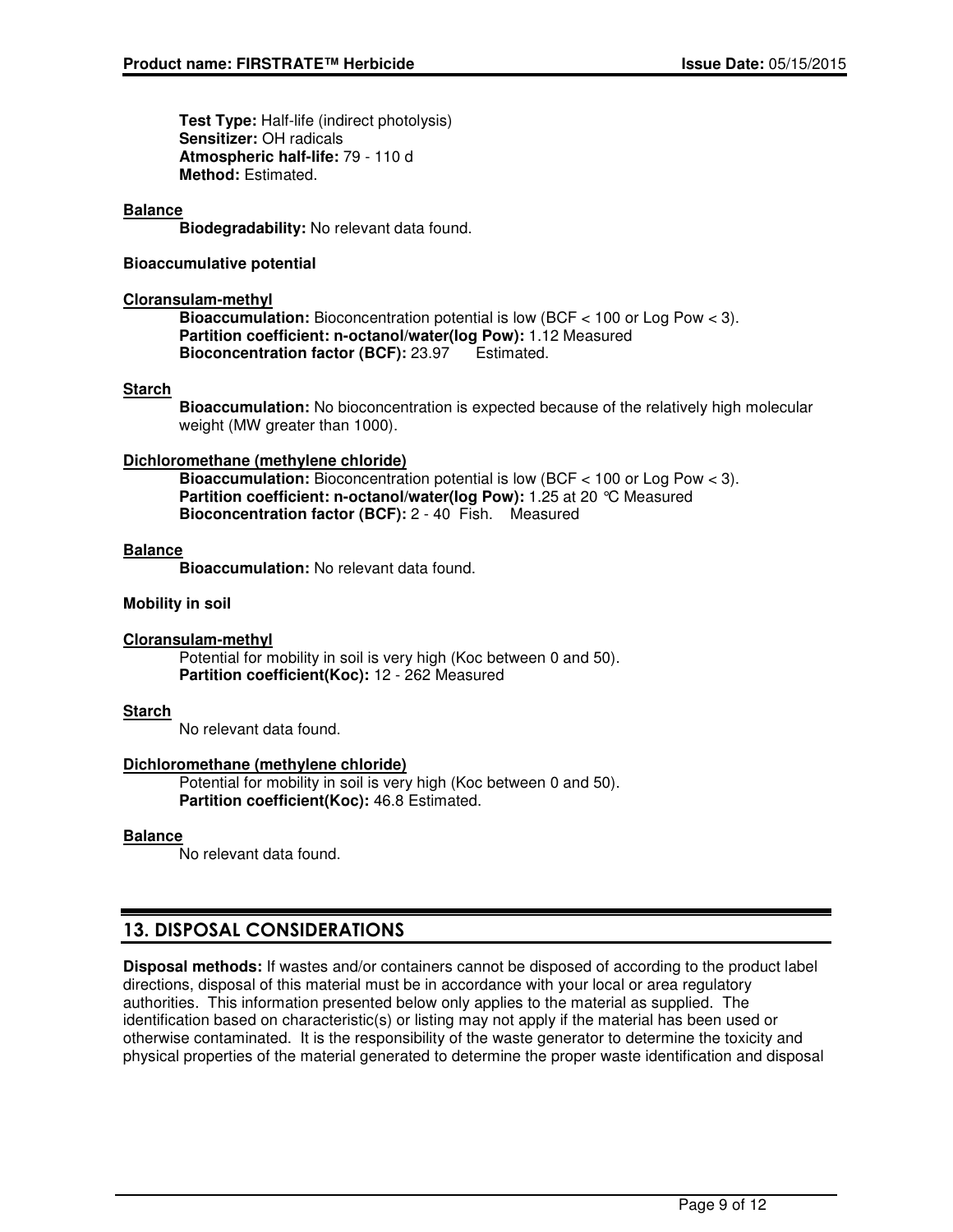methods in compliance with applicable regulations. If the material as supplied becomes a waste, follow all applicable regional, national and local laws.

### 14. TRANSPORT INFORMATION

#### **DOT**

Not regulated for transport

#### **Classification for SEA transport (IMO-IMDG):**

| Proper shipping name                          | ENVIRONMENTALLY HAZARDOUS SUBSTANCE, SOLID,<br>N.O.S. (Cloransulam-methyl) |
|-----------------------------------------------|----------------------------------------------------------------------------|
|                                               |                                                                            |
| UN number                                     | UN 3077                                                                    |
| Class                                         | 9                                                                          |
| Packing group                                 | Ш                                                                          |
| <b>Marine pollutant</b>                       | Cloransulam-methyl                                                         |
| <b>Transport in bulk</b>                      | Consult IMO regulations before transporting ocean bulk                     |
| according to Annex I or II                    |                                                                            |
| of MARPOL 73/78 and the                       |                                                                            |
| <b>IBC or IGC Code</b>                        |                                                                            |
| Classification for AIR transport (IATA/ICAO): |                                                                            |
| Proper shipping name                          | Environmentally hazardous substance, solid,                                |

# n.o.s.(Cloransulam-methyl) **UN number** UN 3077<br>Class 9 **Class** 9<br>**Packing group** 11 **Packing group**

This information is not intended to convey all specific regulatory or operational requirements/information relating to this product. Transportation classifications may vary by container volume and may be influenced by regional or country variations in regulations. Additional transportation system information can be obtained through an authorized sales or customer service representative. It is the responsibility of the transporting organization to follow all applicable laws, regulations and rules relating to the transportation of the material.

### 15. REGULATORY INFORMATION

#### **OSHA Hazard Communication Standard**

This product is not a "Hazardous Chemical" as defined by the OSHA Hazard Communication Standard, 29 CFR 1910.1200.

#### **Superfund Amendments and Reauthorization Act of 1986 Title III (Emergency Planning and Community Right-to-Know Act of 1986) Sections 311 and 312** Chronic Health Hazard

**Superfund Amendments and Reauthorization Act of 1986 Title III (Emergency Planning and Community Right-to-Know Act of 1986) Section 313**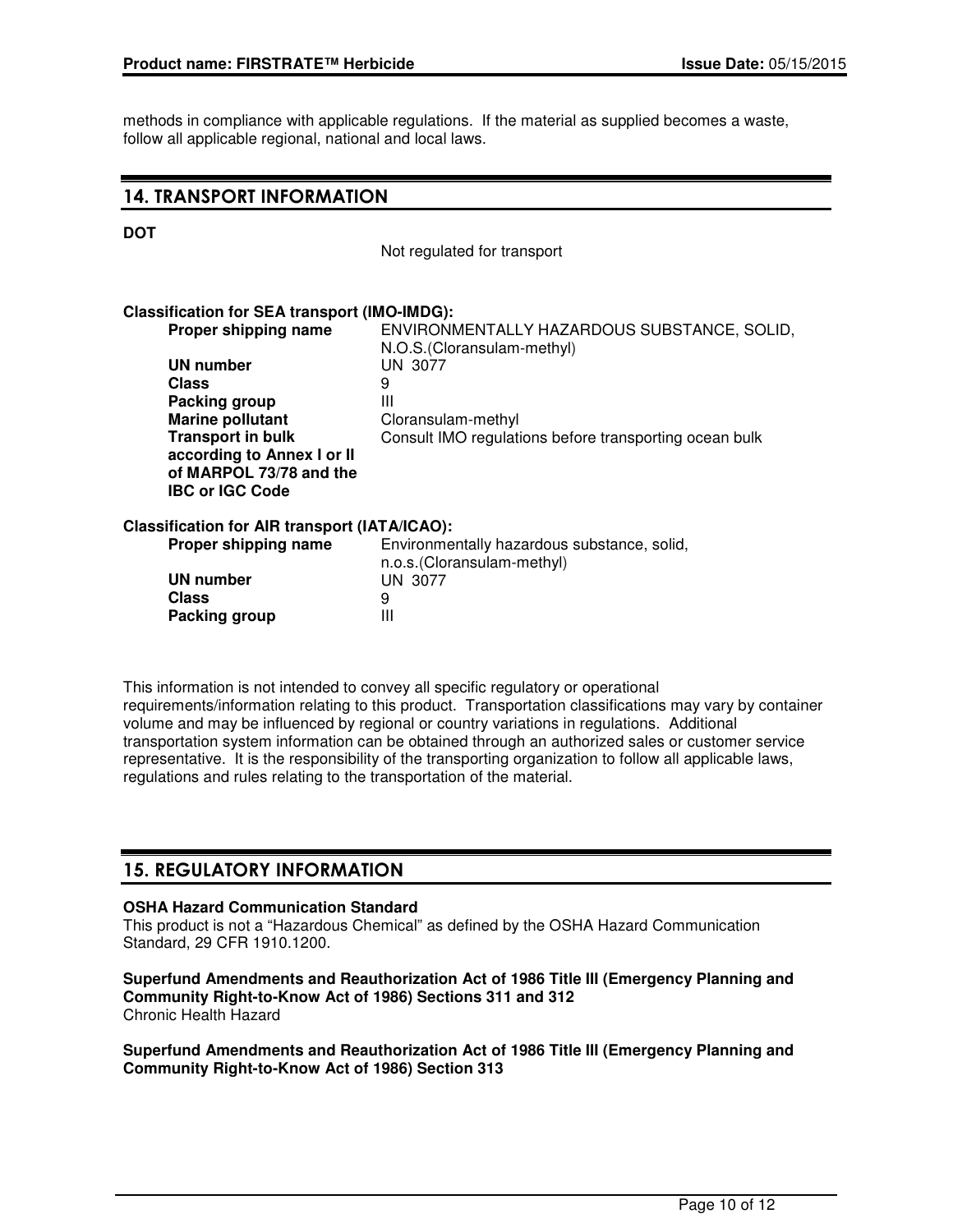#### **Components CASRN**

Dichloromethane (methylene chloride) 75-09-2

**California Proposition 65 (Safe Drinking Water and Toxic Enforcement Act of 1986)** WARNING: This product contains a chemical(s) known to the State of California to cause cancer.

#### **Pennsylvania (Worker and Community Right-To-KnowAct): Pennsylvania Hazardous Substances List and/or Pennsylvania Environmental Hazardous Substance List:** The following product components are cited in the Pennsylvania Hazardous Substance List and/or the Pennsylvania Environmental Substance List, and are present at levels which require reporting. **Components CASRN** Starch 9005-25-8

#### **Pennsylvania (Worker and Community Right-To-KnowAct): Pennsylvania Special Hazardous Substances List:**

The following product components are cited in the Pennsylvania Special Hazardous Substance List, and are present at levels which require reporting.

| Components                           | <b>CASRN</b> |
|--------------------------------------|--------------|
| Dichloromethane (methylene chloride) | 75-09-2      |

#### **United States TSCA Inventory (TSCA)**

This product contains chemical substance(s) exempt from U.S. EPA TSCA Inventory requirements. It is regulated as a pesticide subject to Federal Insecticide, Fungicide, and Rodenticide Act (FIFRA) requirements.

#### **Federal Insecticide, Fungicide and Rodenticide Act**

EPA Registration Number: 62719-275

This chemical is a pesticide product registered by the Environmental Protection Agency and is subject to certain labeling requirements under federal pesticide law. These requirements differ from the classification criteria and hazard information required for safety data sheets, and for workplace labels of non-pesticide chemicals. Following is the hazard information as required on the pesticide label:

#### CAUTION

Causes eye irritation. Harmful if absorbed through skin

## 16. OTHER INFORMATION

#### **Hazard Rating System**

**NFPA**

| Health | ≂ire | Reactivity |
|--------|------|------------|
|        |      |            |

#### **Revision**

Identification Number: 101199108 / A211 / Issue Date: 05/15/2015 / Version: 4.0 DAS Code: GF-170

Most recent revision(s) are noted by the bold, double bars in left-hand margin throughout this document.